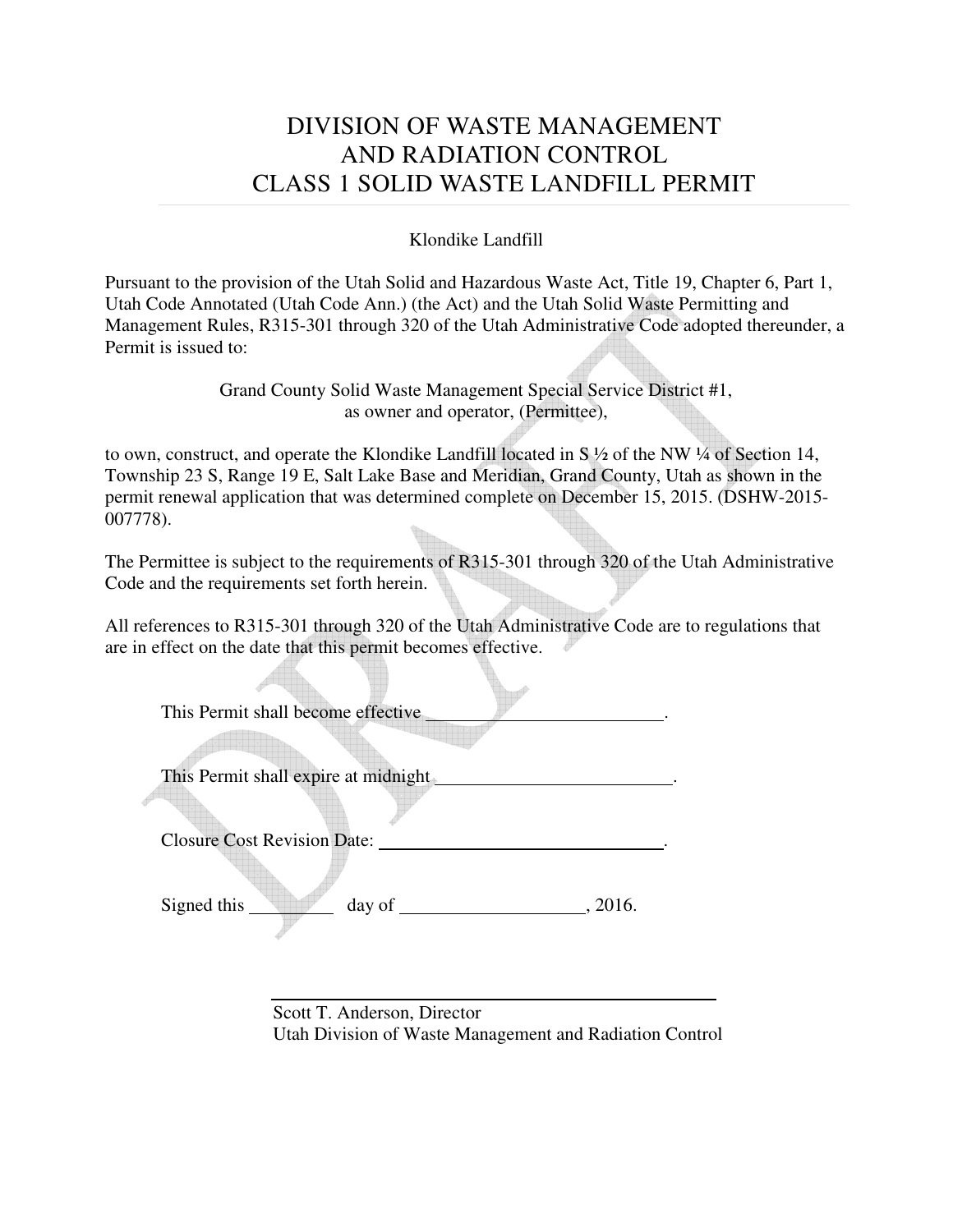#### **FACILITY OWNER/OPERATOR INFORMATION**

| <b>LANDFILL NAME:</b>   | Klondike Landfill                                                                                                                                                                                        |
|-------------------------|----------------------------------------------------------------------------------------------------------------------------------------------------------------------------------------------------------|
| <b>OWNER NAME:</b>      | Solid Waste Management Special Service District<br>#1                                                                                                                                                    |
| <b>OWNER ADDRESS:</b>   | 1000 East Sand Flats Road<br>P.O. Box 980<br>Moab, Utah 84532                                                                                                                                            |
| <b>OWNER PHONE NO.:</b> | $(435)$ 259-3867                                                                                                                                                                                         |
| <b>OPERATOR NAME:</b>   | same as owner                                                                                                                                                                                            |
| <b>TYPE OF PERMIT:</b>  | Class I Landfill                                                                                                                                                                                         |
| PERMIT NUMBER:          | 9509R2                                                                                                                                                                                                   |
| <b>LOCATION:</b>        | Landfill site is located in Township 23 S, Range 19<br>E, Section 14, SLMB; Grand County, Lat. 38° 48'<br>47", Long. 109° 47' 34" Approximately 1.2 miles<br>west of Highway 191, 20 miles north of Moab |
| PERMIT HISTORY          | Permit renewal <i>insert</i> date signed                                                                                                                                                                 |
|                         |                                                                                                                                                                                                          |

The term, "Permit," as used in this document is defined in R315-301-2(55) of the Utah Administrative Code. The term, "Director." as used throughout this permit, refers to the Director of the Division of Waste Management and Radiation Control.

Attachments to this permit are hereby incorporated into this Solid Waste Permit. All representation made in the attachments are part of this Permit and are enforceable under R315- 301-5(2) of the Utah Administrative Code. Where differences in wording exist between this Permit and the attachments, the wording of this Permit supersedes that of the attachments.

Compliance with this Permit does not constitute a defense to actions brought under any other local, state, or federal laws. This Permit does not exempt the Permittee from obtaining any other local, state or federal approvals required for the facility operation.

The issuance of this Permit does not convey any property rights, other than the rights inherent in this Permit, in either real or personal property, or any exclusive privileges other than those inherent in this Permit. Nor does this Permit authorize any injury to private property or any invasion of personal rights, nor any infringement of federal, state or local laws or regulations, including zoning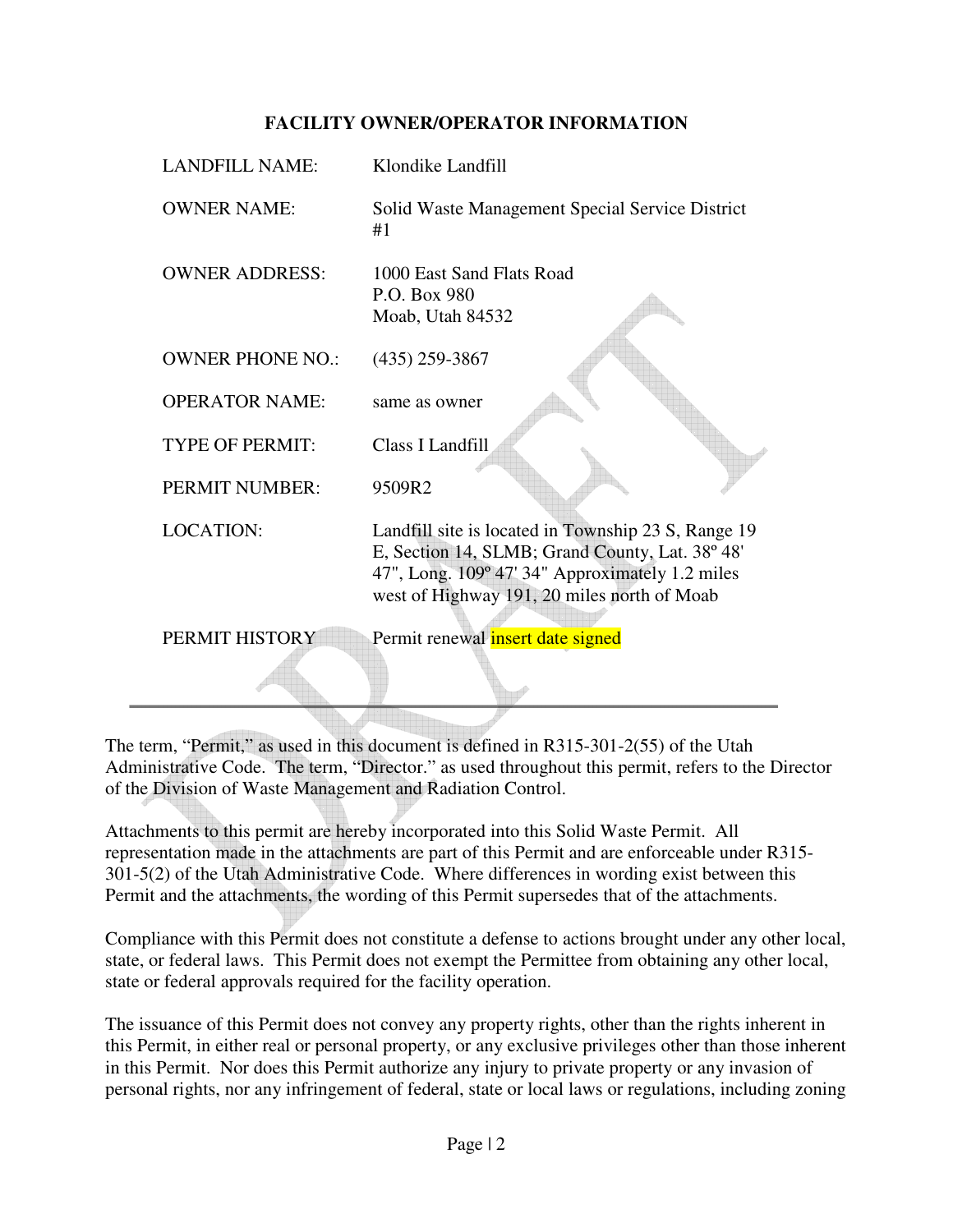ordinances.

The provisions of this Permit are severable. If any provision of this Permit is held invalid for any reason, the remaining provisions shall remain in full force and effect. If the application of any provision of this Permit to any circumstance is held invalid, its application to other circumstances shall not be affected.

By this Permit, the Permittee is subject to the following conditions.

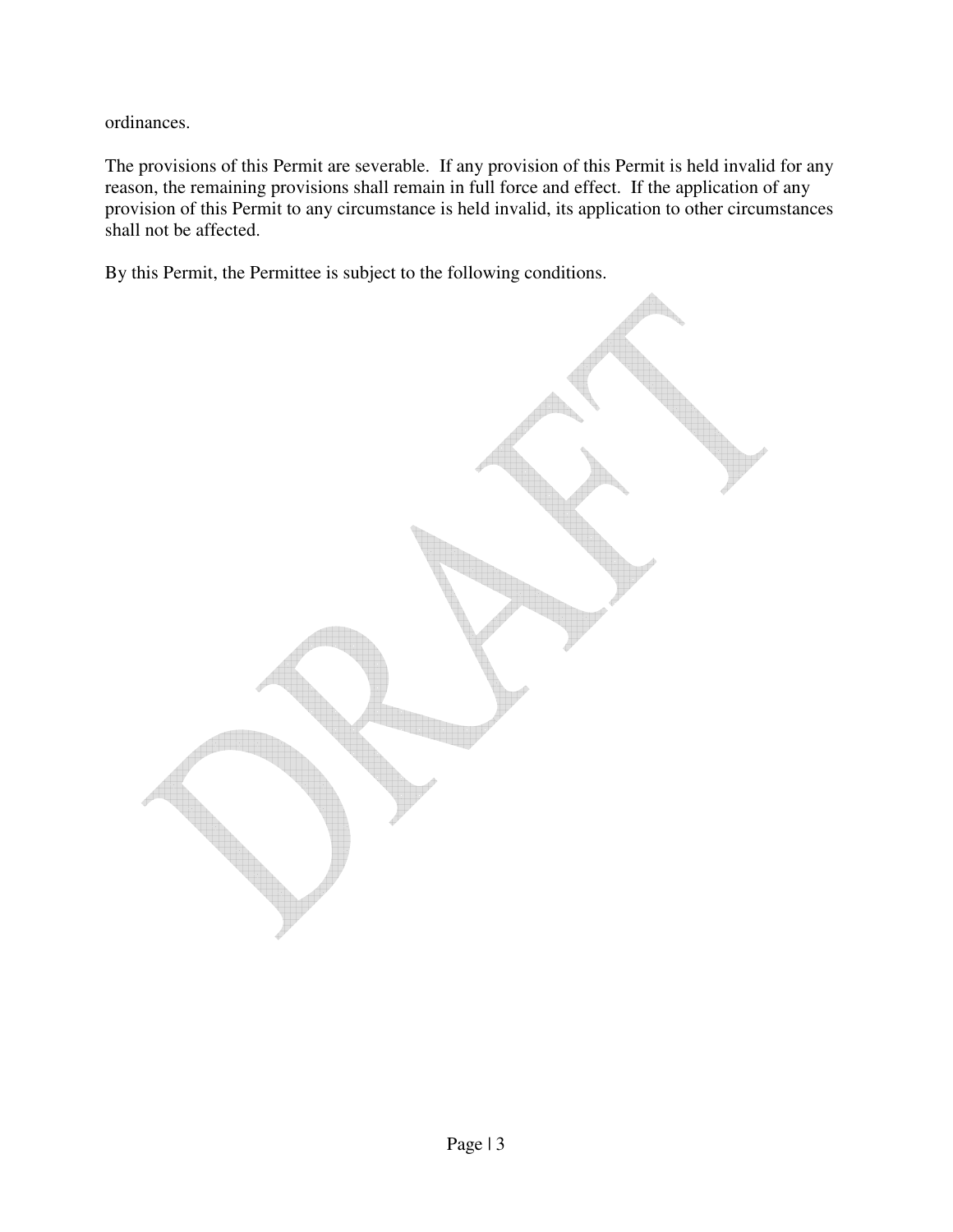#### **PERMIT REQUIREMENTS**

#### **I. GENERAL COMPLIANCE RESPONSIBILITIES**

#### I.A. General Operation

I.A.1. The Permittee shall operate the landfill in accordance with all applicable requirements of R315-301 through 320 of the Utah Administrative Code, for a Class I landfill, that are in effect as of the date of this Permit unless otherwise noted in this Permit. Any permit noncompliance or noncompliance with any applicable portions of Utah Code Ann. § 19-6-101 through 125 and applicable portions of R315-301 through 320 of the Utah Administrative Code constitutes a violation of the Permit or applicable statute or rule and is grounds for appropriate enforcement action, permit revocation, modification, or denial of a permit renewal application.

#### I.B. Acceptable Waste

- I.B.1. This Permit is for the disposal of non-hazardous solid waste that may include:
- I.B.1.a Municipal solid waste as defined by R315-301-2(47) of the Utah Administrative Code;
- I.B.1.b Commercial waste as defined by R315-302-2(14) of the Utah Administrative Code;
- I.B.1.c Industrial waste as defined by R315-302-2(35) of the Utah Administrative Code;
- I.B.1.d Construction/demolition waste as defined by 19-6-102(4), Utah Code Annotated;
- I.B.1.e Special waste as allowed by R315-315 of the Utah Administrative Code and authorized in section III-I of this Permit and limited by this section;
- I.B.1.f Conditionally exempt small quantity generator hazardous waste as specified in R315-  $303-4(7)(a)(i)(B)$  of the Utah Administrative Code; and
- I.B.1.g PCB's as specified by R315-315-7(2) of the Utah Administrative Code.
- I.C. Prohibited Waste
- I.C.1. Disposal of the following wastes at the Klondike Landfill is prohibited:
- I.C.1.a Hazardous waste as defined by R315-1 and R315-2 of the Utah Administrative Code except as allowed in permit condition I-B6 (Acceptable Waste) above;
- I.C.1.b Containers larger than household size (five gallons) holding any liquid; noncontainerized material containing free liquids; or any waste containing free liquids in containers larger than five gallons;
- I.C.1.c PCB's as defined by R315-301-2 of the Utah Administrative Code, except as allowed in Section I-B (Acceptable Waste) of this Permit; and
- I.C.1.d Regulated asbestos-containing material.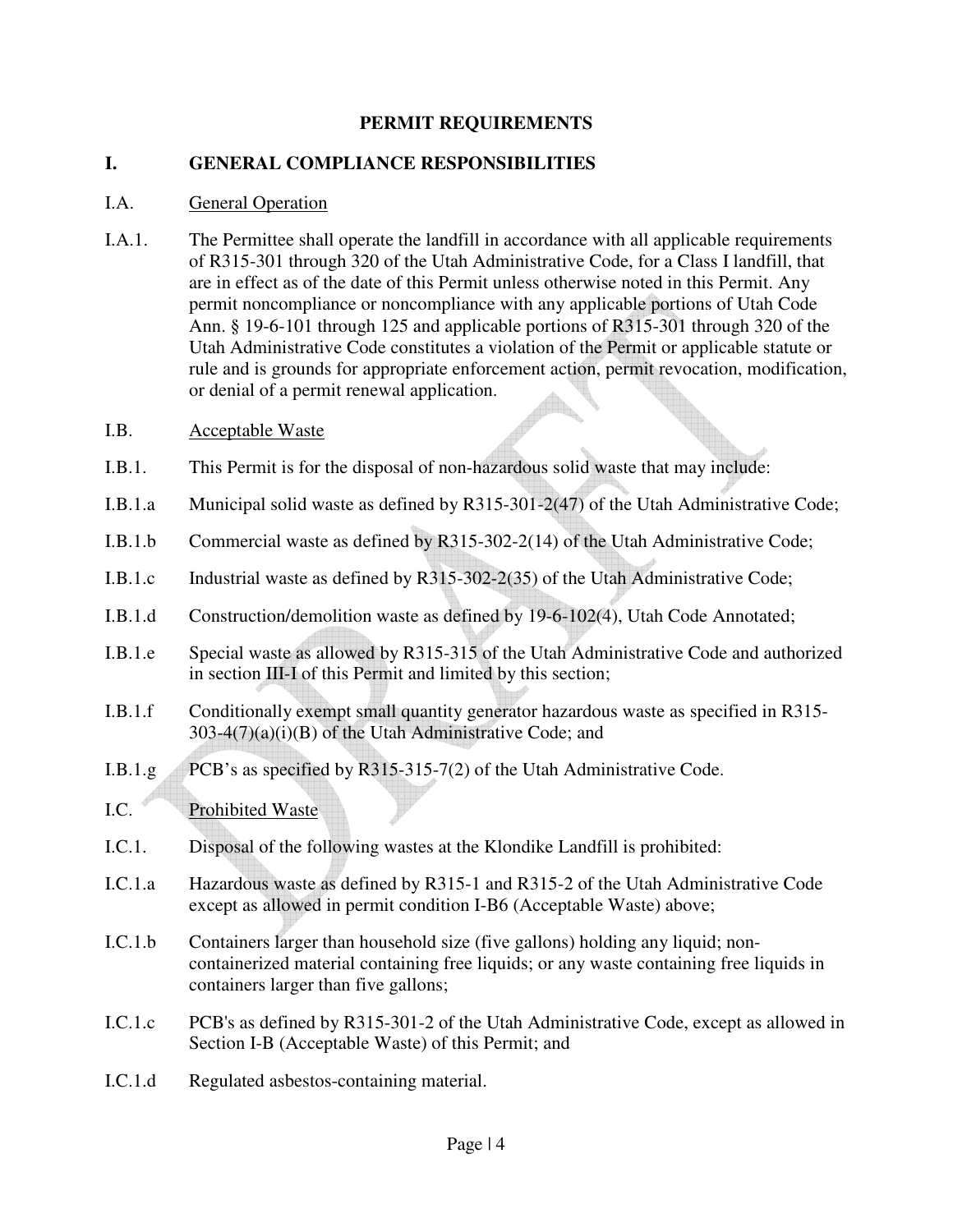- I.C.2. Any prohibited waste received and accepted for treatment, storage, or disposal at the facility shall constitute a violation of this Permit, of Utah Code Ann. § 19-6-101 through 123 and of R315-301 through 320 of the Utah Administrative Code.
- I.D. Inspections and Inspection Access
- I.D.1. The Permittee shall allow the Director or an authorized representative, or representatives from the Southeastern Utah District Health Department, to enter at reasonable times and:
- I.D.1.a Inspect the landfill or other premises, practices or operations regulated or required under the terms and conditions of this Permit or R315-301 through 320 of the Utah Administrative Code;
- I.D.1.b Have access to and copy any records required to be kept under the terms and conditions of this Permit or R315-301 through 320 of the Utah Administrative Code;
- I.D.1.c Inspect any loads of waste, treatment facilities or processes, pollution management facilities or processes, or control facilities or processes required under this Permit or regulated under R315-301 through 320 of the Utah Administrative Code; and
- I.D.1.d Create a record of any inspection by photographic, video, electronic, or any other reasonable means.
- I.E. Noncompliance
- I.E.1. If monitoring, inspection, or testing indicates that any permit condition or any applicable rule under R315-301 through 320 of the Utah Administrative Code may be or is being violated, the Permittee shall promptly make corrections to the operation or other activities to bring the facility into compliance with all permit conditions or rules.
- I.E.2. In the event of noncompliance with any permit condition or violation of an applicable rule, the Permittee shall promptly take any action reasonably necessary to correct the noncompliance or violation and mitigate any risk to the human health or the environment. Actions may include eliminating the activity causing the noncompliance or violation and containment of any waste or contamination using barriers or access restrictions, placing of warning signs, or permanently closing areas of the facility.
- I.E.3. The Permittee shall:
- I.E.3.a Document the noncompliance or violation in the daily operating record on the day the event occurred or the day it was discovered;
- I.E.3.b Notify the Director by telephone within 24 hours, or the next business day following documentation of the event; and
- I.E.3.c Provide written notice of the noncompliance or violation and a description of measures taken to protect human health and the environment within seven days after notification of the Director.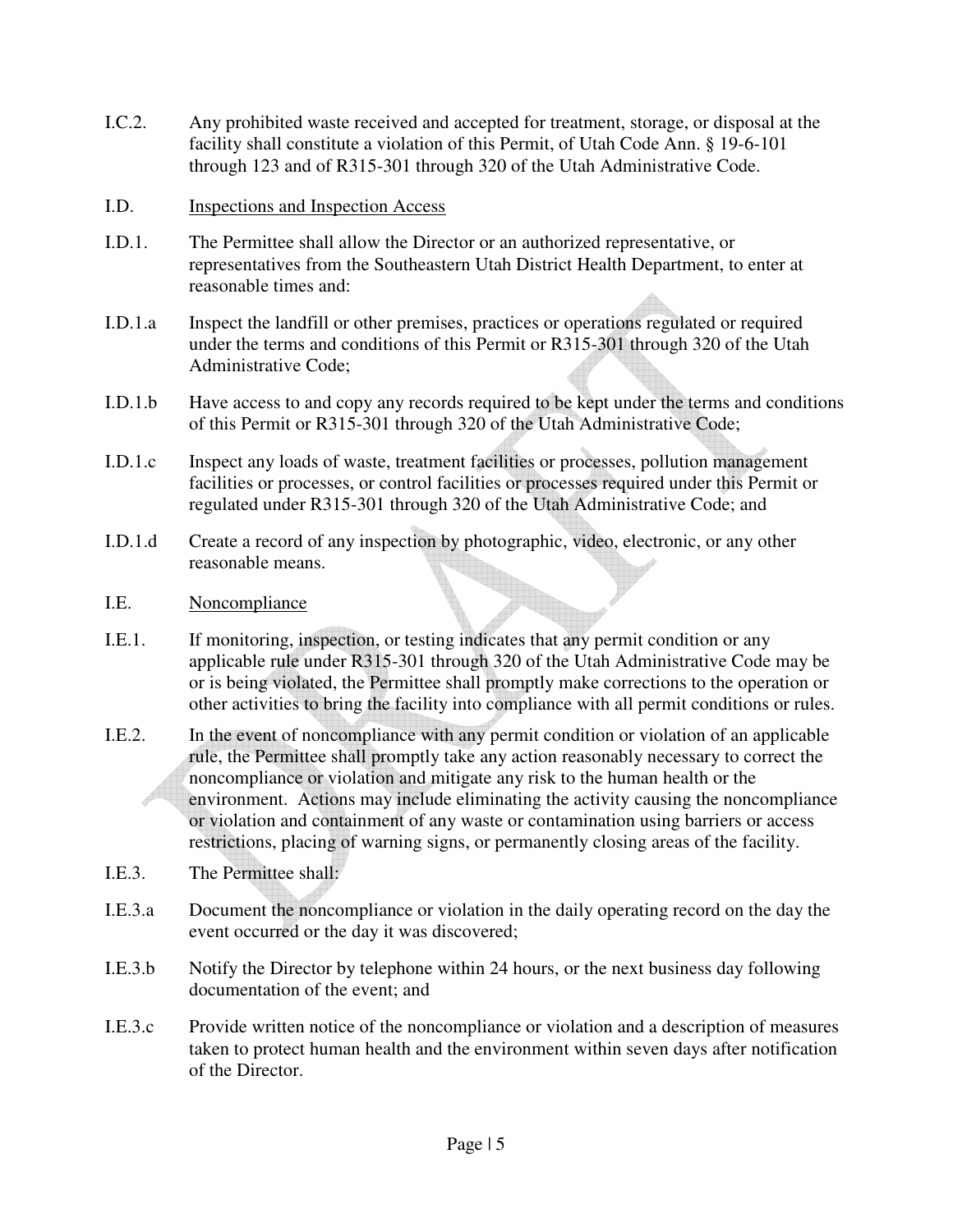- I.E.4. Within 30 days after documenting the event, the Permittee shall submit to the Director a written report describing the nature and extent of the noncompliance or violation and a complete description of all of the remedial measures taken or to be taken to protect human health and the environment and to eliminate the noncompliance or violation. Upon receipt and review of the assessment report, the Director may order the Permittee to perform additional appropriate remedial measures including development of a site remediation plan for approval by the Director.
- I.E.5. In an enforcement action, the Permittee/s may not claim as a defense that it would have been necessary to halt or reduce the permitted activity in order to maintain compliance with R315-301 through 320 of the Utah Administrative Code and this Permit.

#### I.F. Revocation

I.F.1. This Permit is subject to revocation if the Permittee fails to comply with any condition of the Permit. The Director will notify the Permittee in writing prior to any proposed revocation action and such action shall be subject to all applicable hearing procedures established under R305-7 of the Utah Administrative Code and the Utah Administrative Procedures Act.

## I.G. Attachment Incorporation

I.G.1. Attachments to this Permit are incorporated by reference into this Permit and are enforceable conditions of this Permit, as are documents incorporated by reference into the attachments. Language in this Permit supersedes any conflicting language in the attachments or documents incorporated into the attachments.

## **II. DESIGN AND CONSTRUCTION**

## II.A. Design and Construction

- II.A.1. The Permittee shall construct any landfill cell, sub-cell, run-on diversion system, runoff containment system, waste treatment facility, leachate handling system, or final cover in accordance with the alternative design submitted in accordance with R315-301 thru 320 of the Utah Administrative Code and Attachment 1.
- II.A.2. If ground water is encountered during excavation of the landfill, the Director shall be notified immediately, and the Permittee shall develop and submit an alternative construction design for approval.
- II.A.3. The Permittee shall notify the Director upon completion of construction of any landfill cell, sub-cell, engineered control system, or any feature where Director approval is required. No landfill cell or engineered control system may be used until as-built documents are submitted and construction is approved by the Director and this permit has been modified to reflect the changes.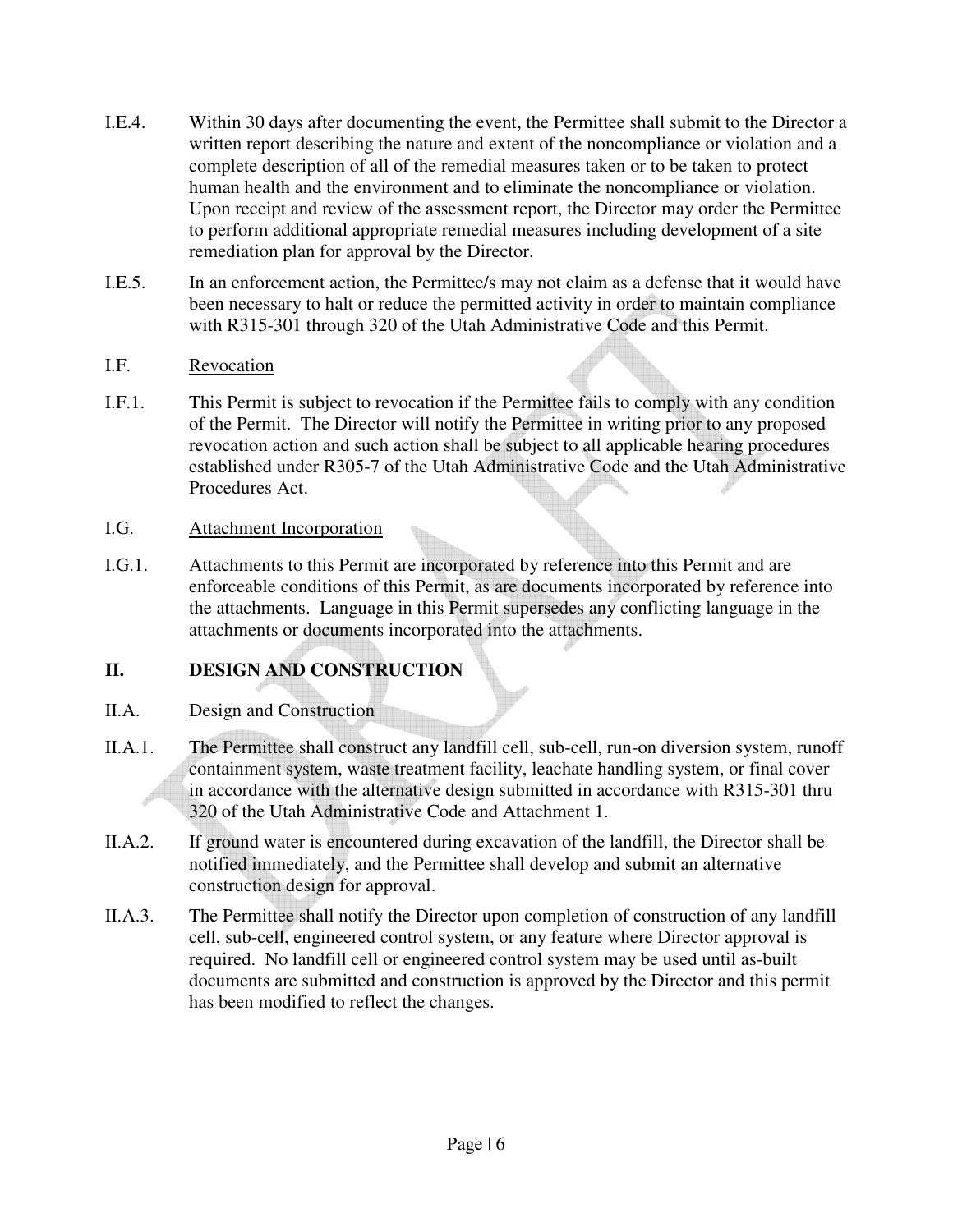- II.A.4. The Permittee shall notify the Director of any proposed incremental closure, placement of any part of the final cover, or placement of the full final cover. Design approval shall be received from the Director and this permit modified prior to construction. The design shall be accompanied by a Construction Quality Control and Construction Quality Assurance (CQC/CQA) Plan, for each construction season where incremental or final closure is performed.
- II.A.5. A qualified party, independent of the owner and the construction contractor shall perform the quality assurance function on cover components and other testing as required by the approved CQC/CQA Plan. The results shall be submitted as part of the as-built drawings to the Director.
- II.A.6. All engineering drawings submitted to the Director shall be stamped and approved by a professional engineer with a current registration in Utah.
- II.B. Run-On Control
- II.B.1. The Permittee shall construct drainage channels and diversions as specified in the Permit Application and shall maintain them at all times to effectively prevent runoff from the surrounding area from entering the landfill.
- II.C. Alternative Design
- II.C.1. The Permittee has demonstrated through geologic, hydrogeologic, climatic, waste stream information, and other factors that the landfill will not contaminate ground water and is approved for the alternative design as outlined in the Permit Application. Any contamination of ground water resulting from operation of the landfill may result in the revocation of this alternative design approval.

## **III. III. LANDFILL OPERATION**

## III.A. Operations Plan

- III.A.1. The Permittee shall keep the Operations Plan included in Attachment 2 on site at the landfill or at the location designated in section III-H of this Permit. The Permittee shall operate the landfill in accordance with the operations plan. If necessary, the Permittee may modify the Operations Plan, provided that the modification meets all of the requirements of R315-301 through 320 of the Utah Administrative Code, is as protective of human health and the environment as the Operations Plan approved as part of this Permit, and is approved by the Director as a permit modification under R315-311-2(1) of the Utah Administrative Code. The Permittee shall note any modification to the Operations Plan in the daily operating record.
- III.A.2. The Permittee shall submit any modification to the Operations Plan to the Director for approval.
- III.B. Security
- III.B.1. The Permittee shall operate the Landfill so that unauthorized entry to the facility is restricted. The Permittee shall: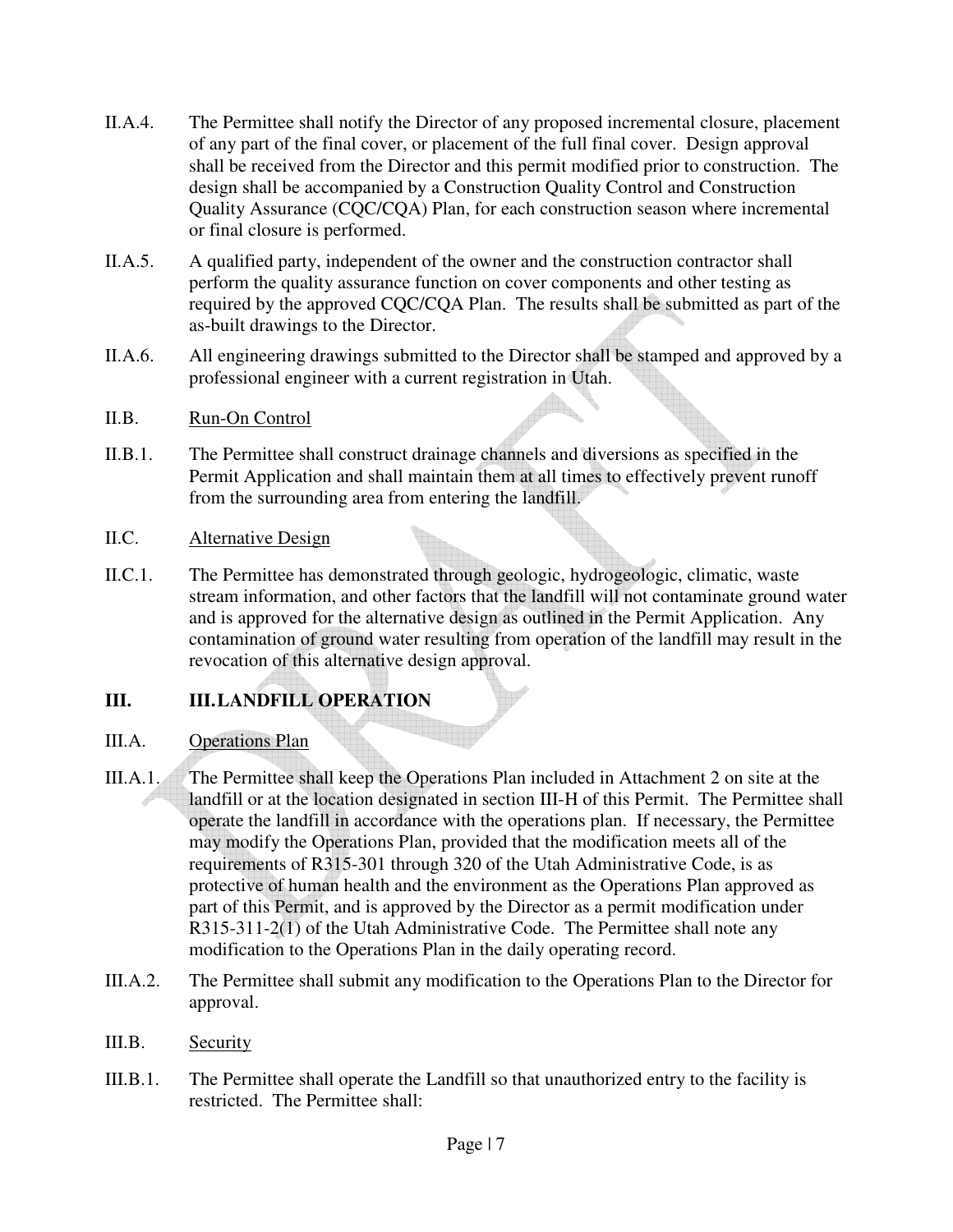- III.B.1.a Lock all facility gates and other access routes during the time the landfill is closed.
- III.B.1.b Have at least one person employed by the Permittee at the landfill during all hours that the landfill is open.
- III.B.2. Construct all fencing and any other access controls as shown in Attachment 1 to prevent access by persons or livestock by other routes.
- III.C. Training
- III.C.1. The Permittee shall provide training for on-site personnel in landfill operation, including waste load inspection, hazardous waste identification, and personal safety and protection.
- III.D. Burning of Waste
- III.D.1. Intentional burning of solid waste is prohibited and is a violation of R315-303-4(2)(b) of the Utah Administrative Code.
- III.D.2. The Permittee shall extinguish all accidental fires as soon as reasonably possible.
- III.E. Daily Cover
- III.E.1. The Permittee shall completely cover the solid waste received at the landfill at the end of each working day with a minimum of six inches of earthen material.
- III.E.2. The Permittee may use an alternative daily cover material when the material and the application of the alternative daily cover meets the requirements of R315-303-4(4)(b) through (e) of the Utah Administrative Code.

#### III.F. Ground Water Monitoring

- III.F.1. The ground water monitoring requirement for the Klondike Landfill has been waived in accordance with R315-308-1(3) of the Utah Administrative Code. Any contamination of ground water resulting from operation of the landfill shall result in the revocation of this waiver.
- III.G. Gas Monitoring
- III.G.1. The Permittee shall monitor explosive gases at the landfill in accordance with the Gas Monitoring Plan contained in Attachment 2 and shall otherwise meet the requirements of R315-303-3(5) of the Utah Administrative Code. If necessary, the Permittee may modify the Gas Monitoring Plan, provided that the modification meets all of the requirements of R315-301 through 320 of the Utah Administrative Code and is as protective of human health and the environment as that approved in Attachment 2, and is approved by the Director as a minor modification under R315-311-2(1) of the Utah Administrative Code. The Permittee shall note any modification to the Gas Monitoring Plan in the daily operating record.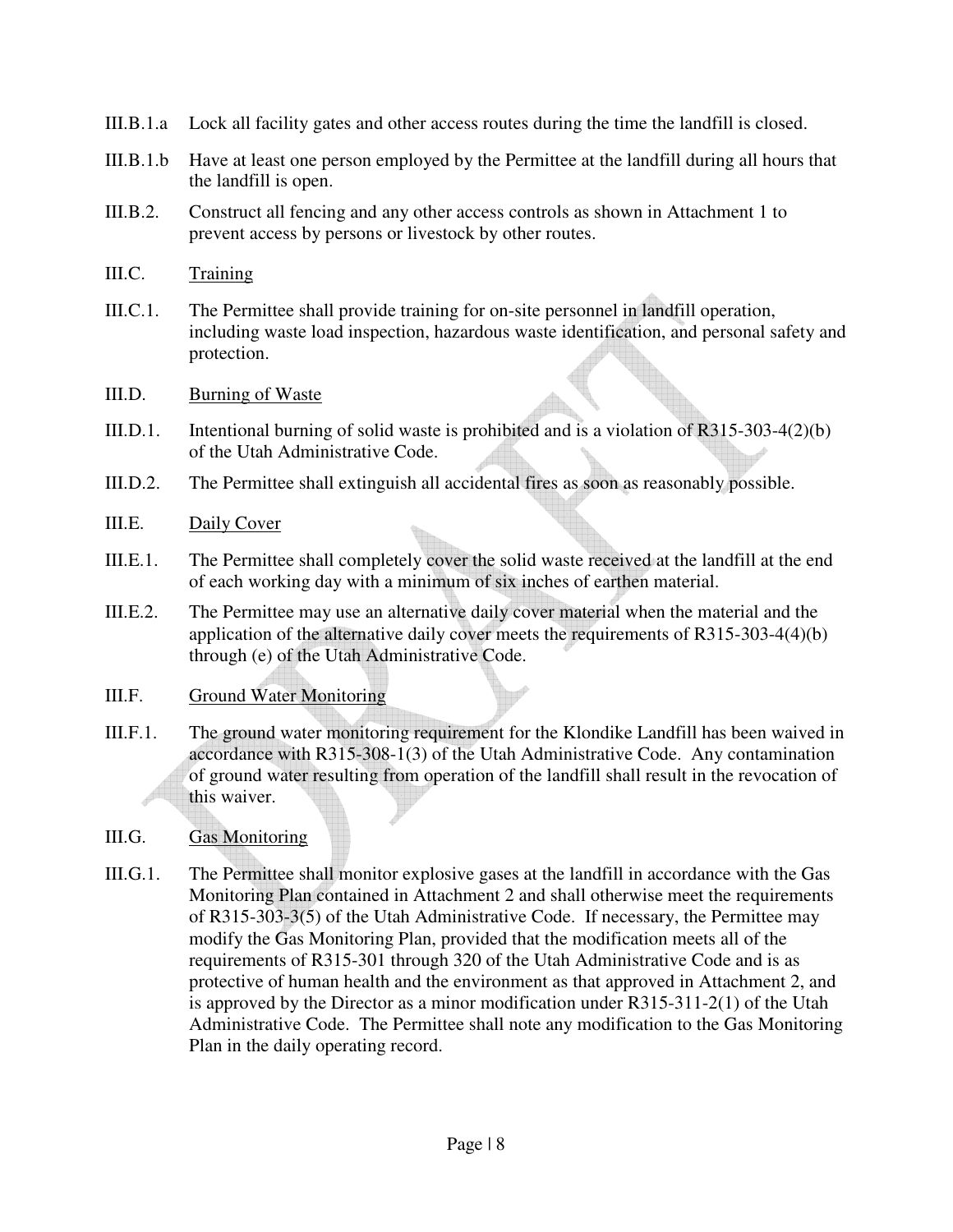- III.G.2. If the concentrations of explosive gases at any of the facility structures, at the property boundary, or beyond the property boundary ever exceed the standards set in R315-303- 2(2)(a) of the Utah Administrative Code, the Permittee shall:
- III.G.2.a Immediately take all necessary steps to ensure protection of human health and notify the Director;
- III.G.2.b Within seven days of detection, place in the daily operating record the explosive gas levels detected and a description of the immediate steps taken to protect human health;
- III.G.2.c Implement a remediation plan that meets the requirements of R315-303-3(5)(b) of the Utah Administrative Code; and
- III.G.2.d Submit the plan to, and receive approval from, the Director prior to implementation.

#### III.H. Waste Inspections

- III.H.1. The Permittee shall visually inspect incoming waste loads to verify that no wastes other than those allowed by this permit are disposed in the landfill. The Permittee shall conduct a complete waste inspection at a minimum frequency of 1% of incoming loads. The Permittee shall select the loads to be inspected on a random basis.
- III.H.2. The Permittee shall inspect all loads suspected or known to have one or more containers capable of holding more than five gallons of liquid to ensure that each container is empty.
- III.H.3. The Permittee shall inspect all loads that the Permittee suspects may contain a waste not allowed for disposal at the landfill.
- III.H.4. The Permittee shall conduct complete random inspections as follows:
- III.H.4.a The Permittee shall conduct the random waste inspection at the working face or an area designated by the Permittee.
- III.H.4.b The Permittee shall direct that loads subjected to complete inspection be unloaded at the designated area;
- III.H.4.c Loads shall be spread by equipment or by hand tools;
- III.H.4.d Personnel trained in hazardous waste recognition and recognition of other unacceptable waste shall conduct a visual inspection of the waste; and
- III.H.4.e The personnel conducting the inspection shall record the results of the inspection on a waste inspection form as found in Attachment 2. The Permittee shall place the form in the daily operating record at the end of the operating day.
- III.H.4.f The Permittee or the waste transporter shall properly dispose of any waste found that is not acceptable at the facility at an approved disposal site for the waste type and handle the waste according to the rules covering the waste type.
- III.I. Disposal of Special Wastes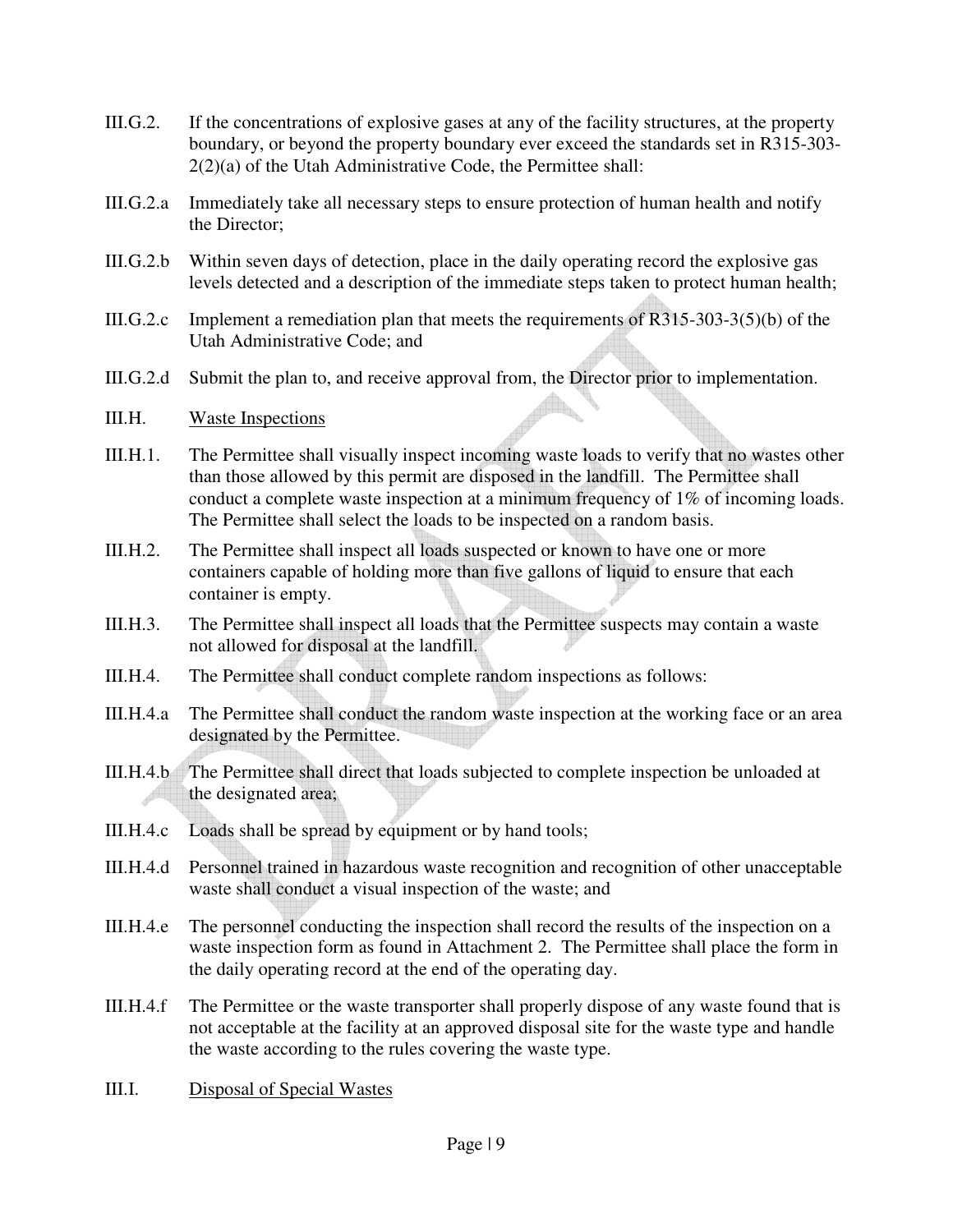- III.I.1. If a load of incinerator ash is accepted for disposal, the Permittee shall transport it to the place of disposal in such a manner as to prevent leakage or the release of fugitive dust. The Permittee shall completely cover the ash with a minimum of six inches of material, or the Permittee shall use other methods or material, if necessary, to control fugitive dust. The Permittee may use ash for daily cover when its use does not create a human health or environmental hazard.
- III.I.2. The Permittee may dispose of animal carcasses in the landfill working face and shall cover them with other solid waste or earth by the end of the operating day in which the carcasses are received. Alternatively, the Permittee may dispose of animal carcasses in a special trench or pit prepared for the acceptance of dead animals. If a special trench is used, the Permittee shall cover animals placed in the trench with six inches of earth by the end of each operating day.

#### III.J. Self Inspections

III.J.1. The Permittee shall inspect the facility to prevent malfunctions and deterioration, operator errors, and discharges that may cause or lead to the release of wastes or contaminated materials to the environment or create a threat to human health or the environment. The Permittee shall complete these general inspections no less than quarterly and shall cover the following areas: Waste placement, compaction, cover, fences and access controls, roads, run-on/run-off controls, final and intermediate cover, litter controls, and records. The Permittee shall place a record of the inspections in the daily operating record on the day of the inspection. The Permittee shall correct the problems identified in the inspections in a timely manner and document the corrective actions in the daily operating record.

#### III.K. Recordkeeping

- III.K.1. The Permittee shall maintain and keep on file, at the District office, a daily operating record and other general records of landfill operation as required by R315-302-2(3) of the Utah Administrative Code. The landfill operator, or other designated personnel, shall date and sign the daily operating record at the end of each operating day. Each record to be kept shall be signed and dated by the appropriate operator or personnel. The Daily operating record shall consist of the following two types of documents:
- III.K.1.a Records related to the daily landfill operation or periodic events including:
- III.K.1.a.(1) The number of loads of waste and the weights or estimates of weights or volume of waste received each day of operation and recorded at the end of each operating day;
- III.K.1.a.(2) Major deviations from the approved plan of operation, recorded at the end of the operating day the deviation occurred;
- III.K.1.a.(3) Results of monitoring required by this Permit, recorded in the daily operating record on the day of the event or the day the information is received;
- III.K.1.a.(4) Records of all inspections conducted by the Permittee, results of the inspections, and corrective actions taken, recorded in the record on the day of the event.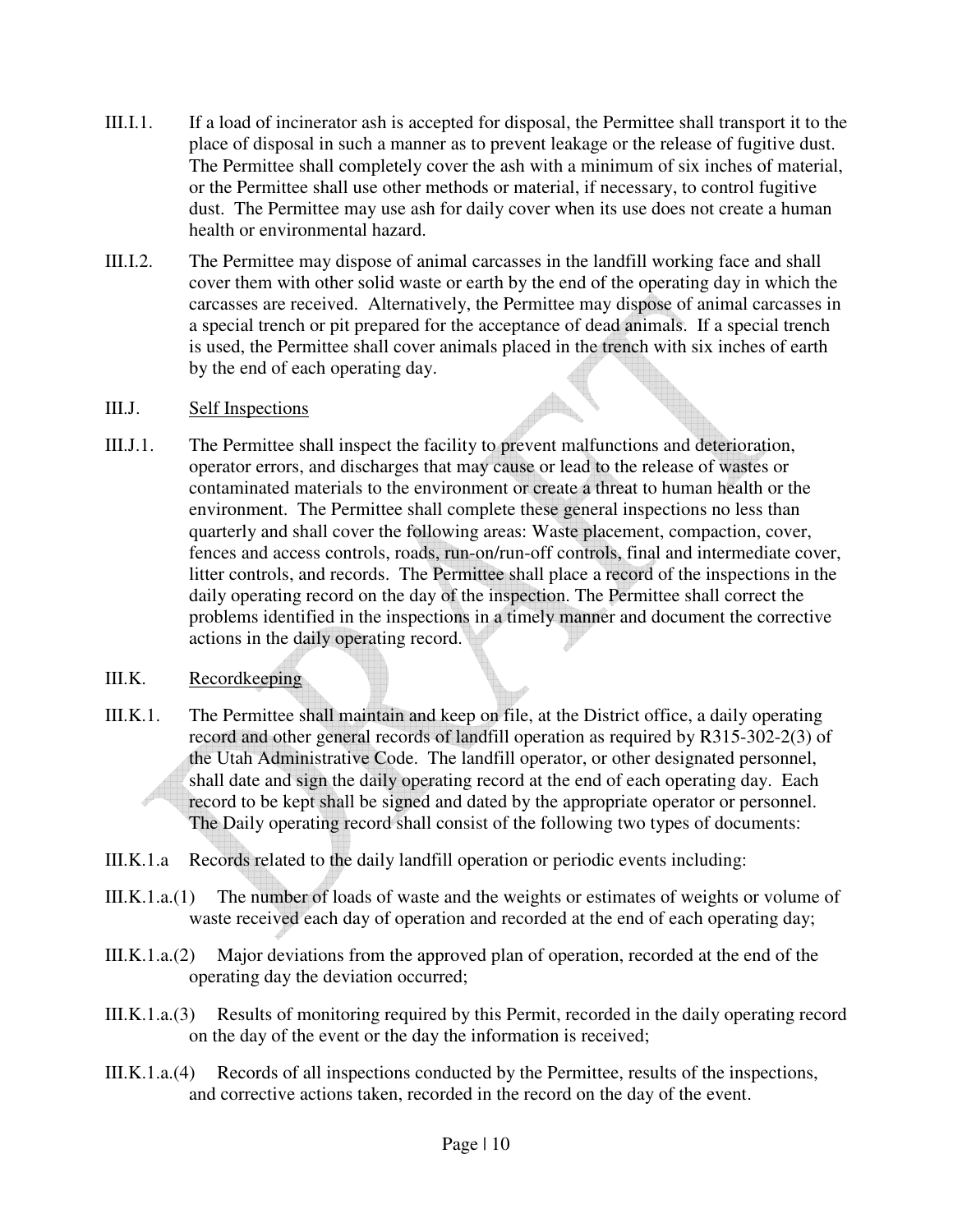- III.K.1.b Records of a general nature including:
- III.K.1.b.(1) A copy of this Permit, including all Attachments;
- III.K.1.b.(2) Results of inspections conducted by representatives of the Director, and of representatives of the local Health Department, when forwarded to the Permittee;
- III.K.1.b.(3) Closure and Post-closure care plans; and
- III.K.1.b.(4) Records of employee training.
- III.L. Reporting
- III.L.1. The Permittee shall prepare and submit to the Director an Annual Report as required by R315-302-2(4) of the Utah Administrative Code. The Annual Report shall include: the period covered by the report, the annual quantity of waste received, an annual update of the financial assurance mechanism, a re-application for approval of the financial assurance mechanism, the results of gas monitoring, and all training programs completed.
- III.M. Roads
- III.M.1. The Permittee shall improve and maintain all access roads within the landfill boundary that are used for transporting waste to the landfill for disposal shall be improved and maintained as necessary to assure safe and reliable all-weather access to the disposal area.
- III.N. Litter Control
- III.N.1. Litter resulting from operations of the landfill shall be minimized. In addition to the litter control plans found in Attachment 2, the Permittee shall implement the following procedures when high wind conditions are present:
- III.N.1.a Reduce the size of the tipping face;
- III.N.1.b Reduce the number of vehicles allowed to discharge at the tipping face at one time;
- III.N.1.c Orient vehicles to reduce wind effects on unloading and waste compaction;
- III.N.1.d Reconfigure tipping face to reduce wind effect;
- III.N.1.e Use portable and permanent wind fencing as needed; and
- III.N.1.f Should high winds present a situation that the windblown litter cannot be controlled, the Permittee shall cease operations of the landfill until the winds diminish.

#### **IV. IV. CLOSURE REQUIREMENTS**

IV.A. Closure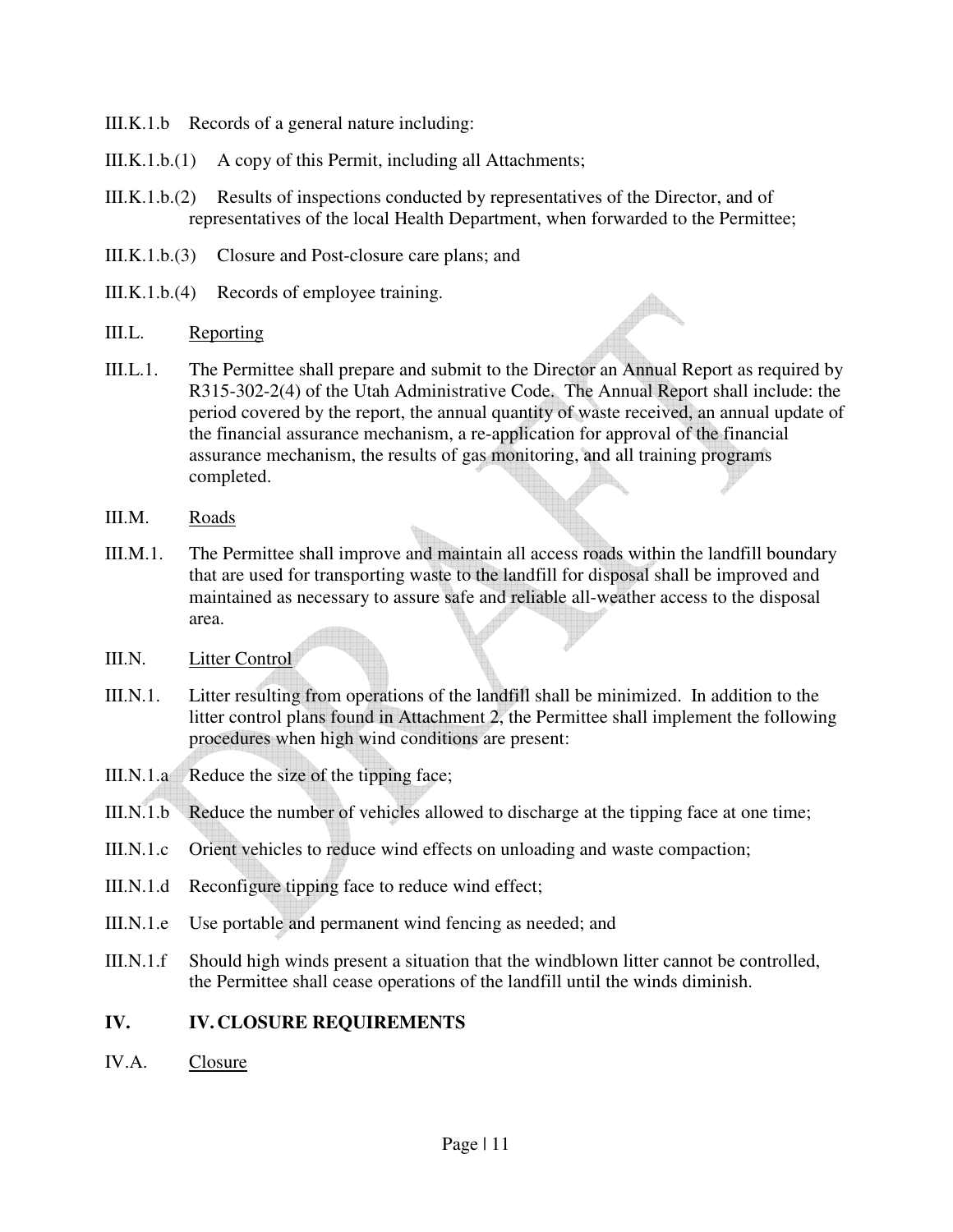- IV.A.1. The Permittee shall install final cover of the landfill as shown in Attachment 3. The final cover shall meet, at a minimum, the standard design for closure as specified in the R315-303-3(4) of the Utah Administrative Code plus sufficient cover soil or equivalent material to protect the low permeability layer from the effects of frost, desiccation, and root penetration. The Permittee shall submit to the Director a quality assurance plan for construction of the final landfill cover, and approval of the plan shall be received from the Director prior to construction of any part of the final cover at the landfill. A qualified person not affiliated with the Permittee or the construction contractor shall perform permeability testing on recompacted clay placed as part of the final cover.
- IV.A.2. This Permittee has demonstrated through geologic, hydrogeologic, climatic, waste stream, cover material properties, infiltration factors, and other factors that the landfill will not contaminate ground water and is approved for the alternative cover design as outlined Attachment 3. Upon finding by the Director of any contamination of ground water resulting from the landfill, the Director may revoke this alternative cover design approval and the Director may require placement of a cover meeting the requirements of R315-303-3(4)(a) of the Utah Administrative Code or other remedial action.

## IV.B. Title Recording

IV.B.1. The Permittee shall meet the requirements of R315-302-2(6) of the Utah Administrative Code by recording a notice with the Grand County Recorder as part of the record of title that the property has been used as a landfill. The notice shall include waste disposal locations and types of waste disposed. The Permittee shall provide the Director the notice as recorded.

## IV.C. Post-Closure Care

IV.C.1. The Permittee shall perform post-closure care at the closed landfill in accordance with the Post-Closure Care Plan contained in Attachment 3. Post-closure care shall continue until all waste disposal sites at the landfill has stabilized and the finding of R315-302-  $3(7)(c)$  of the Utah Administrative Code is made.

## IV.D. Financial Assurance

IV.D.1. The Permittee shall keep in effect and active the currently approved financial assurance mechanism or another approved mechanism that meets the requirements of R315-309 of the Utah Administrative Code and is approved by the Director to cover the costs of closure and post-closure care at the landfill. The Permittee shall maintain the financial assurance mechanism to provide for the cost of closure at any stage or phase or any time during the life of the landfill or the permit life, whichever is shorter.

#### IV.E. Financial Assurance Annual Update

IV.E.1. The Permittee shall submit an annual revision of closure and post-closure costs for inflation and financial assurance funding as required by R315-309-2(2) of the Utah Administrative Code, to the Director as part of the annual report. The Permittee shall submit the information as required in R315-309-8 of the Utah Administrative Code and shall meet the qualifications for the "Local Government Financial Test" each year.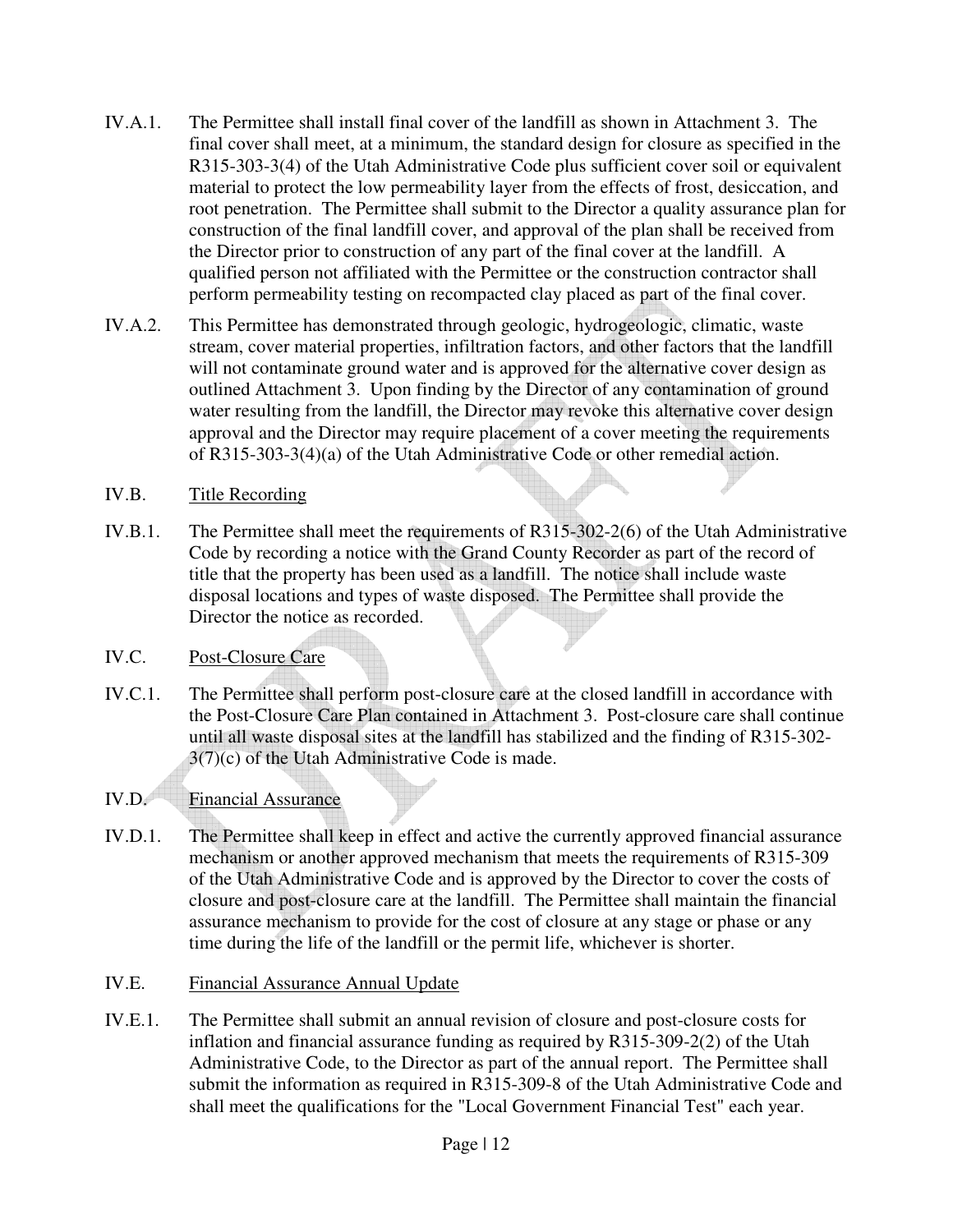#### IV.F. Closure Cost and Post-Closure Cost Revision

IV.F.1. The Permittee shall submit a complete revision of the closure and post-closure cost estimates by the Closure Cost Revision Date listed on the signature page of this Permit and any time the facility is expanded, any time a new cell is constructed, or any time a cell is expanded.

## **V. ADMINISTRATIVE REQUIREMENTS**

- V.A. Permit Modification
- V.A.1. Modifications to this Permit may be made upon application by the Permittee or by the Director following the procedures specified in R315-310-11-2 of the Utah Administrative Code. The Permittee shall be given written notice of any permit modification initiated by the Director.
- V.B. Permit Transfer
- V.B.1. This Permit may be transferred to a new permittee or new permittees by complying with the permit transfer provisions specified in R315-310-11 of the Utah Administrative Code.
- V.C. Expansion
- V.C.1. Any expansion of the current footprint designated in the description contained in Attachment 1, but within the property boundaries designated in Attachment 1, shall require submittal of plans and specifications to the Director. The plans and specifications shall be approved by the Director prior to construction.
- V.C.2. Any expansion of the landfill facility beyond the property boundaries designated in the description contained in Attachment 1 shall require submittal of a new permit application in accordance with the requirements of R315-310 of the Utah Administrative Code.
- V.C.3. Any addition to the acceptable wastes described in Section I-B shall require submittal of all necessary information to the Director and the approval of the Director. Acceptance for PCB bulk product waste under R315-315-7(3)(b) of the Utah Administrative Code can only be done after submittal of the required information to the Director and modification of Section I-C of this Permit.
- V.D. Expiration
- V.D.1. If the Permittee desires to continue operating this landfill after the expiration date of this Permit, the Permittee shall submit an application for permit renewal at least six months prior to the expiration date, as shown on the signature (cover) page of this Permit. If the Permittee timely submits a permit renewal application and the permit renewal is not complete by the expiration date, this Permit shall continue in force until renewal is completed or denied.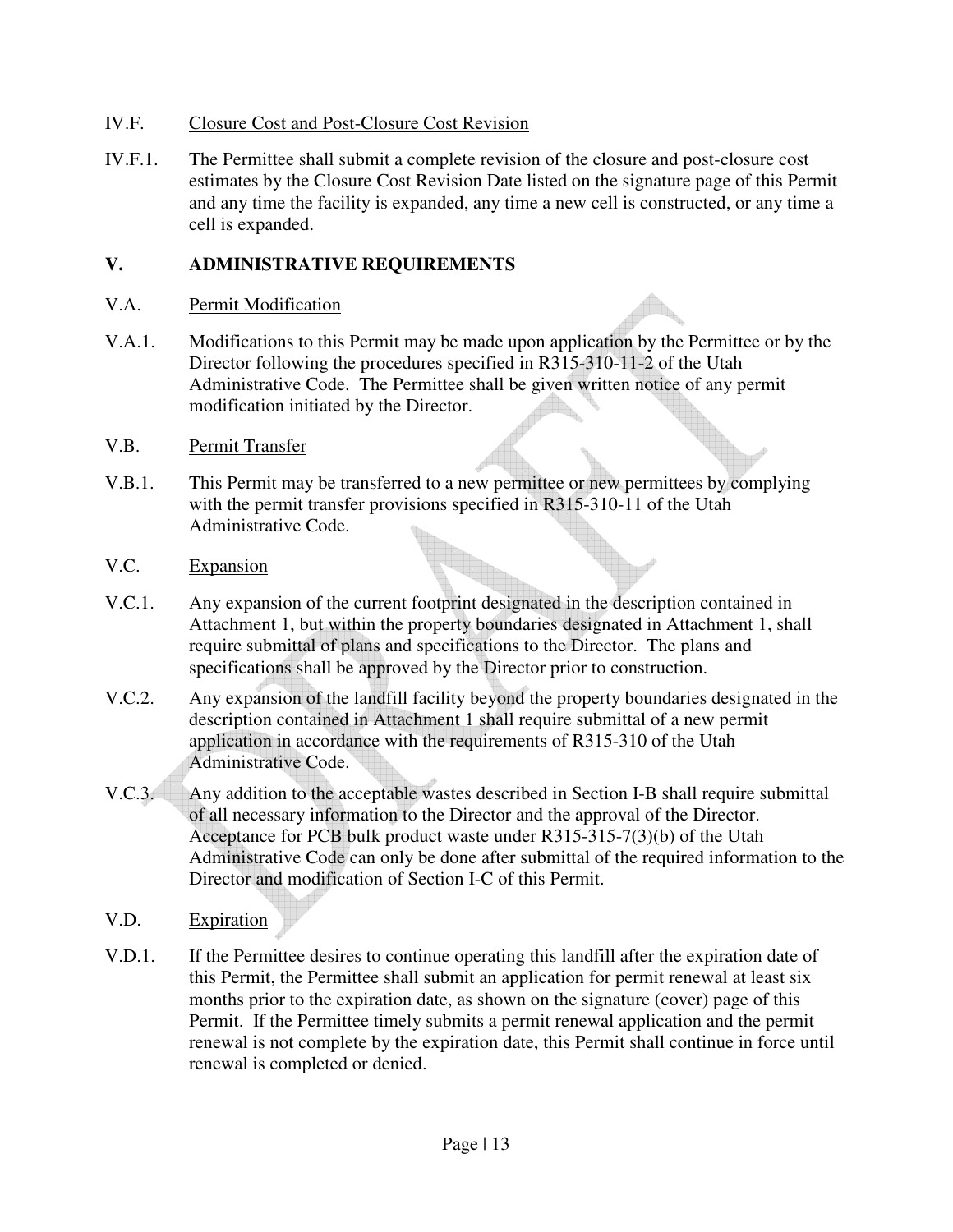# **Attachments**

- Attachment 1 Ground Water Monitoring and Liner Exemption
- Attachment 2 Landfill Design and Construction Plans
- Attachment 3 Plan of Operation
- Attachment 4 Closure and Post-Closure